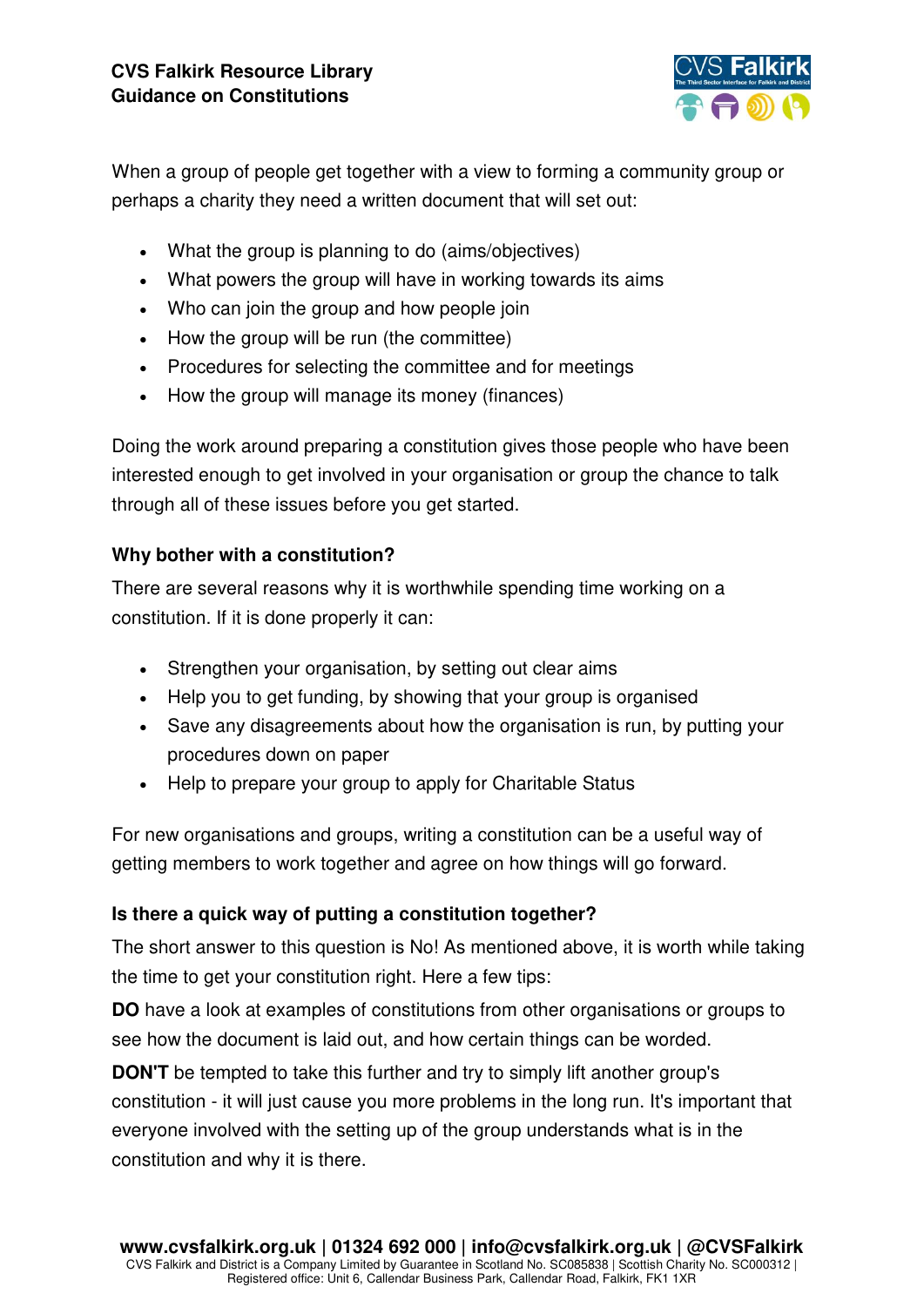

**DO** make use of your local Third Sector Interface if you need some help.

## **Constitution Headings (also known as Clauses)**

Below are the headings which appear in most constitutions, with an explanation of what information usually comes under each one. This is only a quide though - only you will know whether it would need to be changed a bit for your individual organisation or group.

# **Name of the organisation**

A straightforward one to begin - just the full name of your organisation or group. It is worth mentioning here though that if your group would like to apply for charitable status in the future, then you should check the Office of the Scottish Charity Regulator's (OSCR) website (www.oscr.org.uk) to make sure that the name you plan to use has not already been taken by another charity.

# **Aims and/or Objectives**

This clause might also seem fairly straightforward, but it is worth taking a bit of time to talk it through. You might have a definite idea of what your organisation or group wants to do now, but could the aims change with time? Once your constitution has been formally accepted by the membership of the group, it will take more work to try to change it. It is better to take time at the beginning to decide on the aim or aims of the group, both for now and in the future.

If your group is interested in applying for Charitable Status, then you'll need to read OCSR's booklet, "Meeting the Charity Test" which includes a full list of Charitable Purposes under the Charities and Trustees Investment (Scotland) Act 2005. Under this law, all of the aims and objectives listed in your constitution must be charitable if your organisation is to be granted Charitable Status.

## **Powers**

This section deals with the specific functions related to the group such as providing services or activities to further the aims and objectives. The Powers clause can also outline the group's ability to:

- Raise funds
- Employ staff
- Lease/hire or purchase property
- Take out insurance
- Liaise with other organisations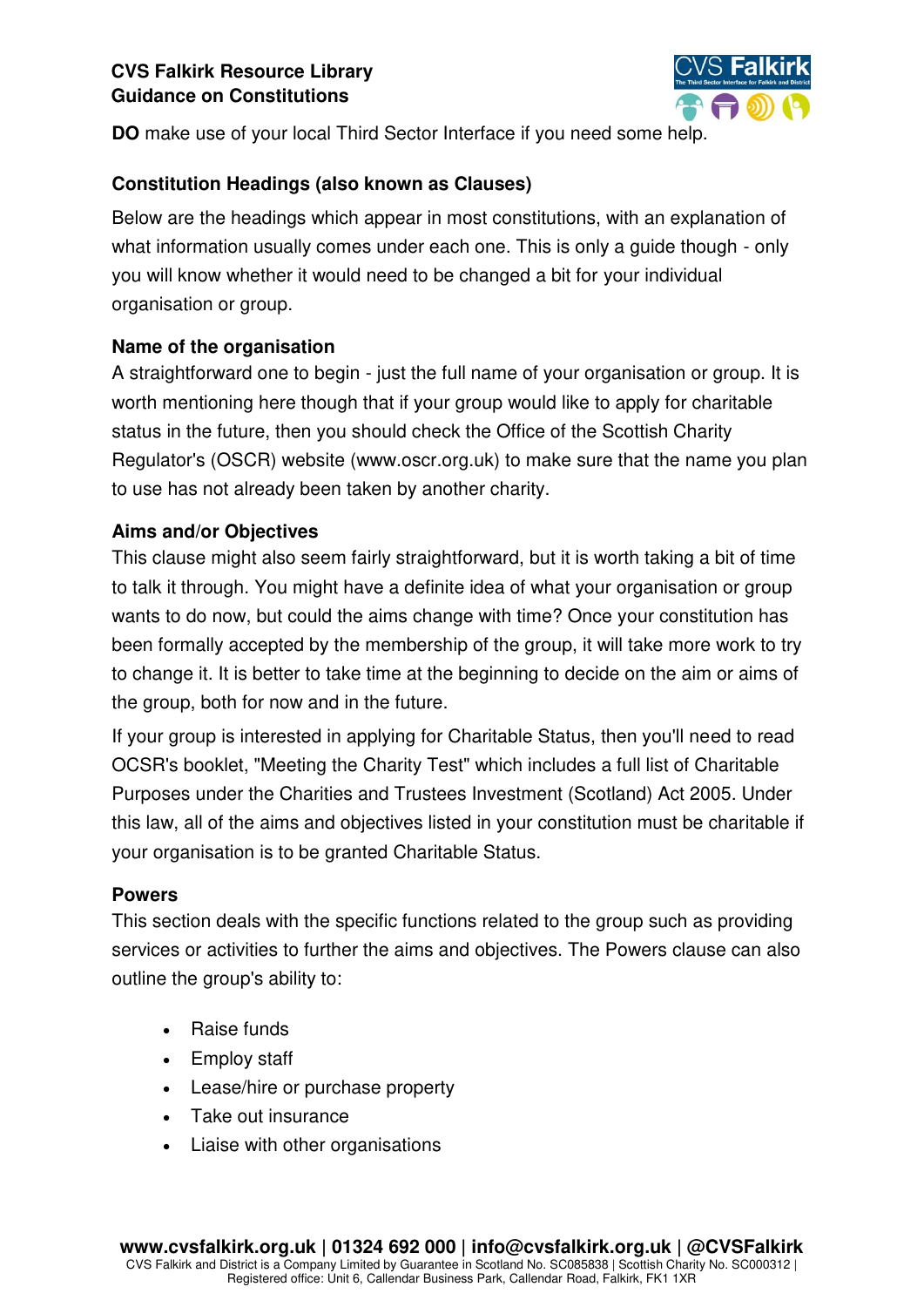

Most groups have a pretty comprehensive list of powers within their constitution even if they do not think that they will all be needed right at the beginning. It is best to think broadly rather than having to add things in at a later date (see Amendments to the Constitution).

### **Membership**

Here are some of the questions you need to think about for this section:

- Who can join the organisation/group?
- What do they have to do to join?
- When will membership applications be considered?
- Can membership ever be withdrawn?
- Do you allow junior membership?

Aim for a clear statement of who can join your organisation/group, but try not to make it too restrictive. Also, show there is a clear procedure for people to become members, for example through filling in an application form or paying a membership fee. It is good practice to keep an up-to-date list of members, so a form is a good idea.

Consider whether or not you need a clause that says that the Management Committee has the right to refuse membership - there may be specific circumstances where it would be inappropriate for a particular individual to become a member.

### **Meetings**

There are several different kinds of meetings which you need to think about for this section:

### **General Meeting**

General meetings are for all members of the group. In very small organisations or groups, all the decisions can be made directly by members taking part in general meetings. However, this is not always a practical approach for making decisions. Most groups and organisations usually elect a management committee to handle the day-to-day running of the organisation or group.

### **Management Committee Meeting**

Think about how often the group will want its Management Committee to meet and how the meetings will be called (usually the Secretary will do this - more about Office Bearers later). A quorum should be set for the Management Committee Meetings - the quorum is the minimum number of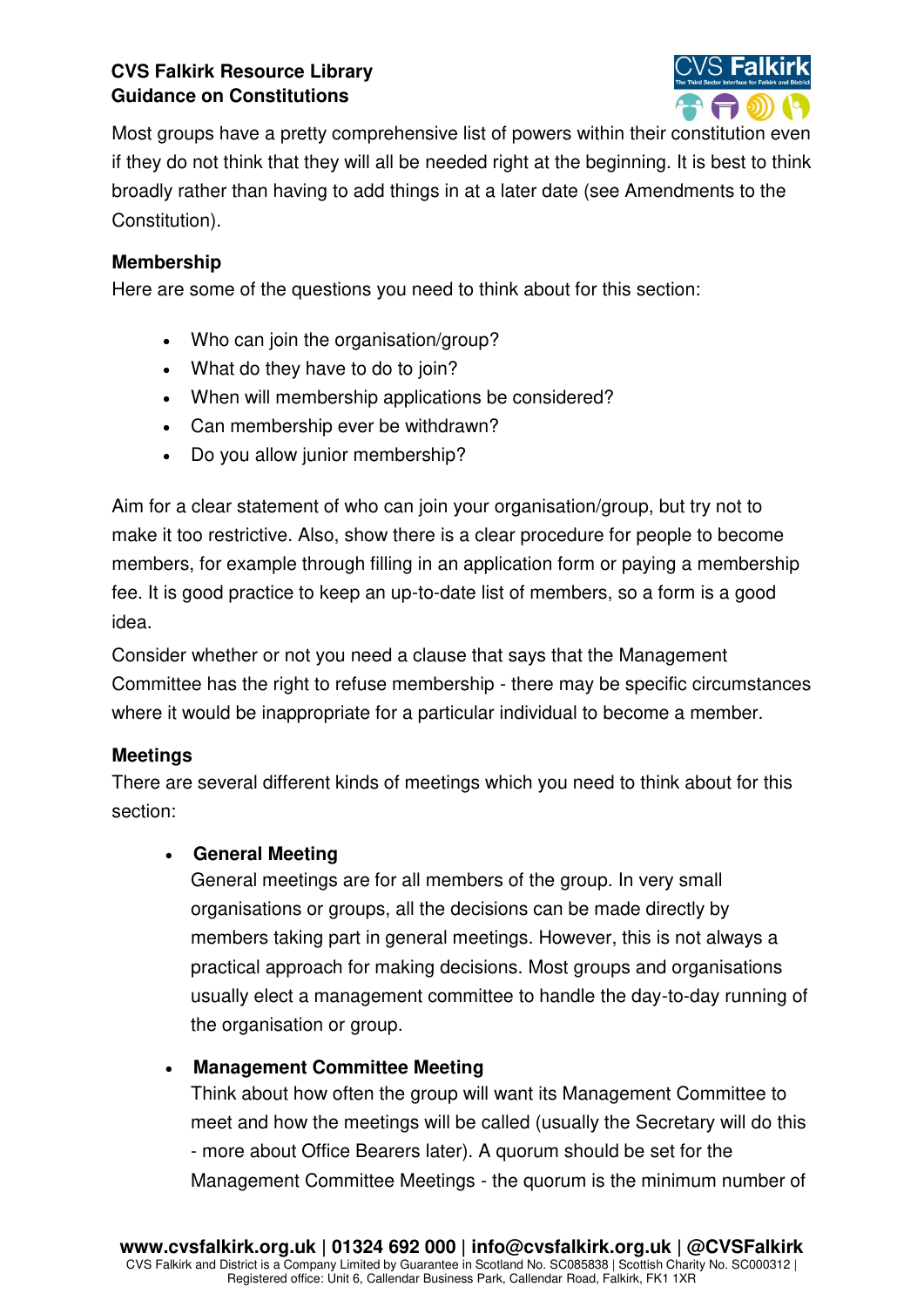

committee members that have to be present for decisions to be taken. You should also consider what happens if the committee is divided on an issue and a vote needs to be taken - normally the decision will be taken on a majority of votes, with the Chair having a casting vote in the event of an equal vote.

## **Annual General Meeting (AGM)**

All organisations should have an annual general meeting. Your constitution should outline the business of each AGM, set a quorum for the meeting and indicate the length of notice to be given to members that an AGM is approaching (usually 21 days). Again, you should also indicate how decisions will be reached - it is usual to state that each member will have one vote and in the event of a tie, the Chair will have the casting vote.

# **Special General Meeting (SGM)**

Your organisation may want to include provision in the constitution for a Special General Meeting. This comes into play if a sufficient number of members feel a meeting of all members should be called to discuss a particular issue and wish to compel the management Committee to call such a meeting. If this clause is included, it is important to say what proportion of the membership is required to support the call for an SGM perhaps one third or a half.

## **Management Committee**

Electing a management committee is the most practical way to deal with the management of your group or organisation. The constitution should set out who can stand for the management committee (usually only members are eligible) and how each member is selected. It is usual to elect the members of the Management Committee at the AGM. The Constitution should set out a minimum and a maximum number of Management Committee members - think about a realistic figure. Other things to think about include:

- What Office Bearers will you need? A Chairperson, Treasurer and Secretary are usually essential
- Will you need any sub-committees now or in the future?
- Should the organisation limit the amount of time someone can serve on the committee?
- Can membership of the management committee be removed? What would the procedure be?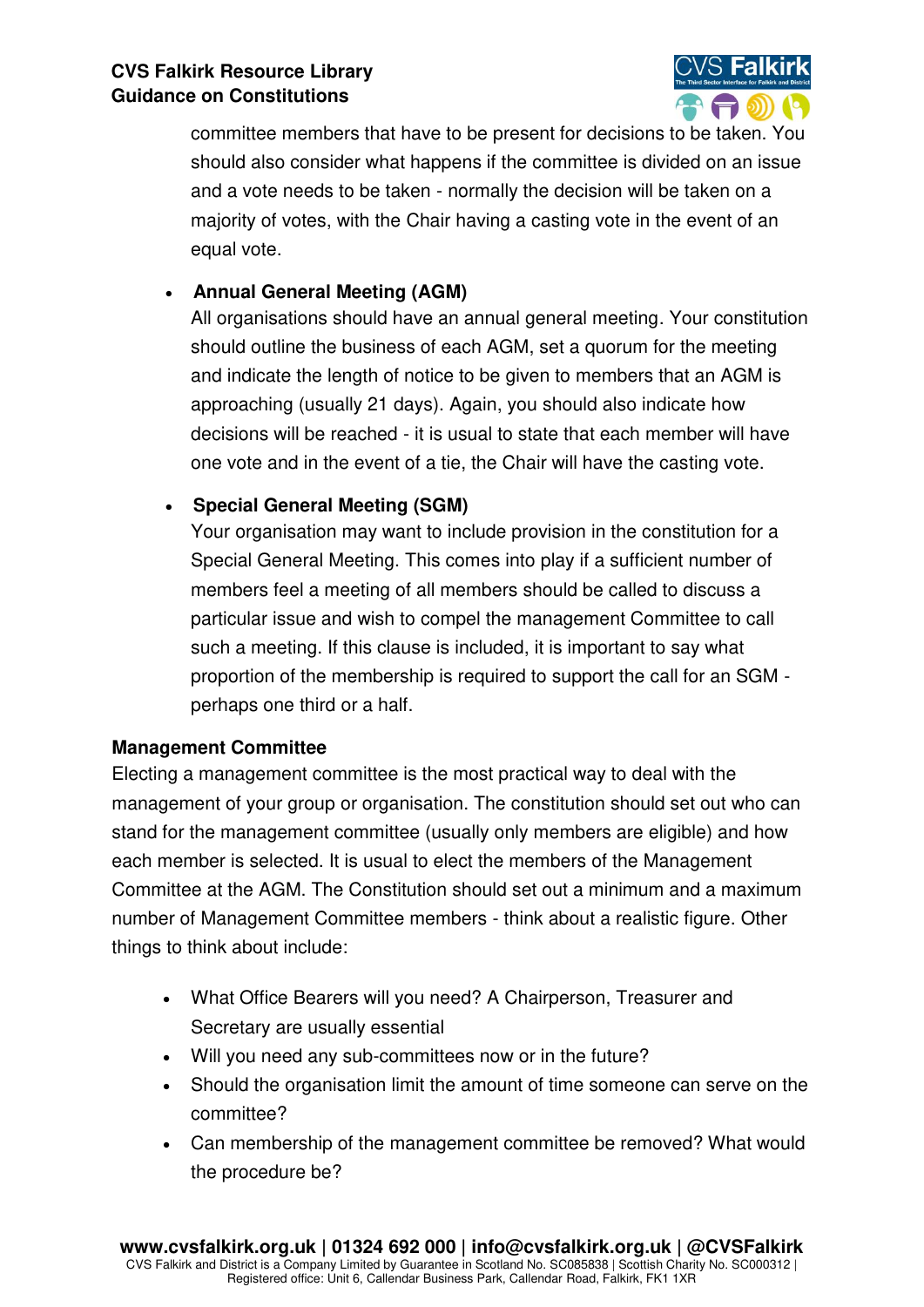

One last thing about the Management Committee - if you are involved in a new group, it may seem as though thinking about employing a member of staff is a long way off (maybe it is something your group will never want to do!). However, it is a good idea to include a clause about membership of the Management Committee in relation to staff - it is generally the case in voluntary organisations that employees are not eligible for membership. If you think that you might want to apply for charitable status in the future, then this is particularly relevant. There are strict legal guidelines in relation to remuneration for Charity Trustees and your organisation would need to be able to present a strong case to OSCR if you wanted to include an employee on the Management Committee.

### **Finance**

The Finance section is an important part of the constitution. Potential funders or donors will want to see that your organisation or group is organised in terms of its finances. The constitution should show that you are accountable and have clear procedures for dealing with money.

The Constitution should contain a general statement that all monies raised will go towards furthering the aims and objectives of the organisation. There should be clauses relating to the role of the Treasurer in keeping up-to-date financial records and making financial reports to the rest of the committee. The Finance section also has to cover:

- Annual examination of accounts
- Authorised signatories for the organisation's bank account a minimum of two are required, and they should not be related

Many organisations write into the constitution a requirement for a full audit of the accounts each year - this is unnecessary. Independent examination is fine for smaller organisations and will be considerably less expensive. If organisations become larger and take on Charitable or Company status then audit requirements are set for them by Charitable or Company Law.

### **Alterations to the Constitution**

A constitution should be a living document, and that means it may need to be changed and updated as your organisation progresses. A change to the constitution can be quite significant though, so it is usual to state that at least two thirds of the membership needs to support the change. Normally this would happen at a general